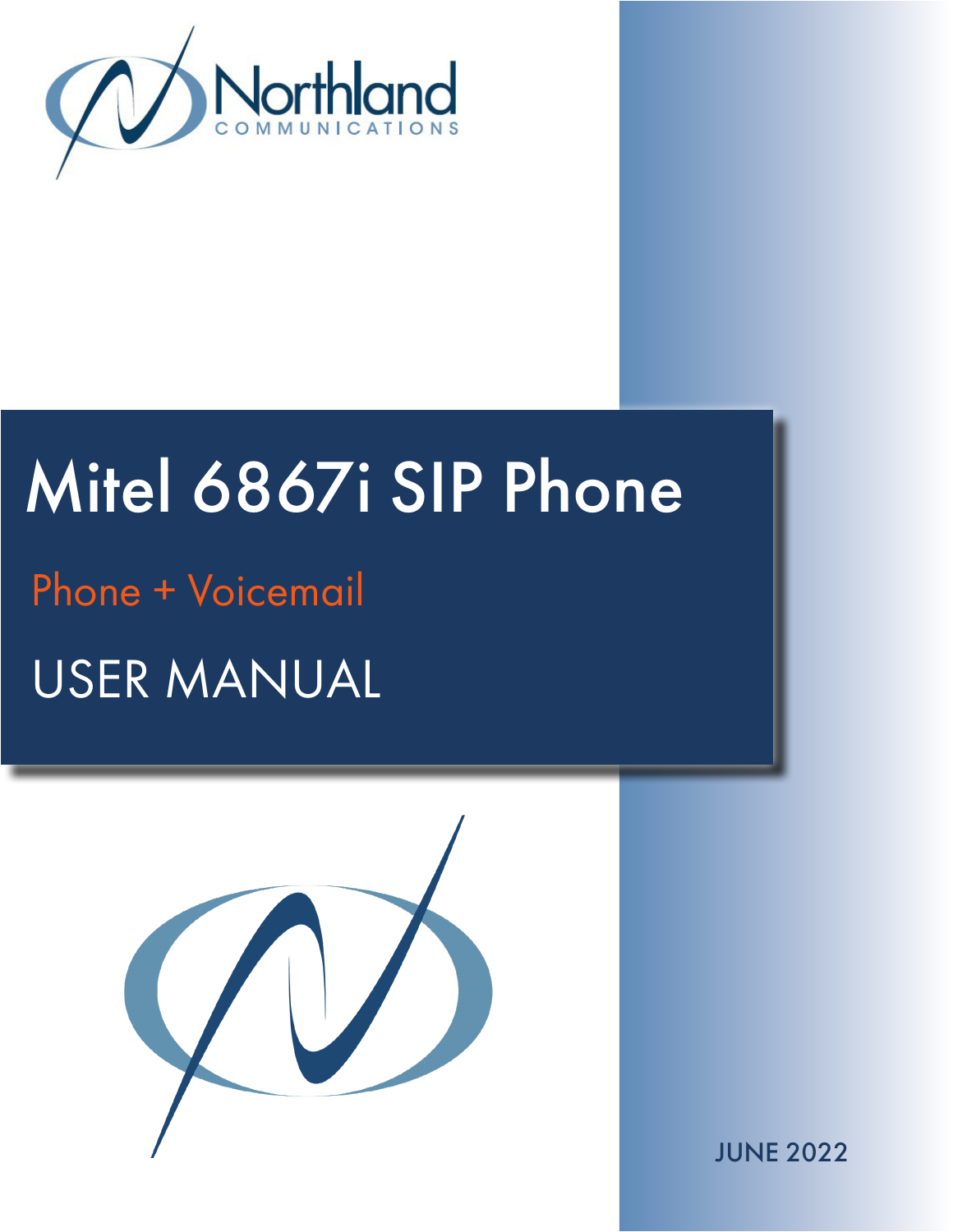TABLE OF CONTENTS CLICK ON ANY PAGE NUMBER TO RETURN TO THE TABLE OF CONTENTS

| QUICK REFERENCE GUIDE DEFINING SPECIFIC KEYS + FEATURES.                                                                                      |  |
|-----------------------------------------------------------------------------------------------------------------------------------------------|--|
| WHICH SOFTKEYS APPEAR IN IDLE STATE, RINGING STATE + WHEN CONNECTED TO A CALL.                                                                |  |
| HOW TO ANSWER, PLACE + MANAGE MULTPLE CALLS. USE SPEAKER, HOLD + MUTE FUNCTIONS.                                                              |  |
| UNDERSTANDING SOFTKEYS, HOW TO TRANSFER CALLS, CONFERENCE + THE CALL PARK FUNCTION                                                            |  |
| CALL FORWARDING, GROUP PICKUP, PAGING + DO NOT DISTURB.                                                                                       |  |
| HOW TO ACCESS CALL LISTS + USE THE REDIAL FUNCTION.                                                                                           |  |
| HOW TO PROGRAM, SEARCH + NAVIGATE YOUR PHONEBOOK.                                                                                             |  |
| HOW TO LOG IN AND OUT                                                                                                                         |  |
| BUSY LAMP FIELD KEYS, PHONE/LINE STATUS INDICATORS, RING INDICATORS + ADJUSTMENTS.                                                            |  |
| HOW TO SETUP, FORWARD CALLS TO VM, + ADMINISTER + RECORD GREETINGS.<br>UNDERSTAND COMMON COMMANDS, LOGIN, LEAVE VM MESSAGES + TRANSFER TO VM. |  |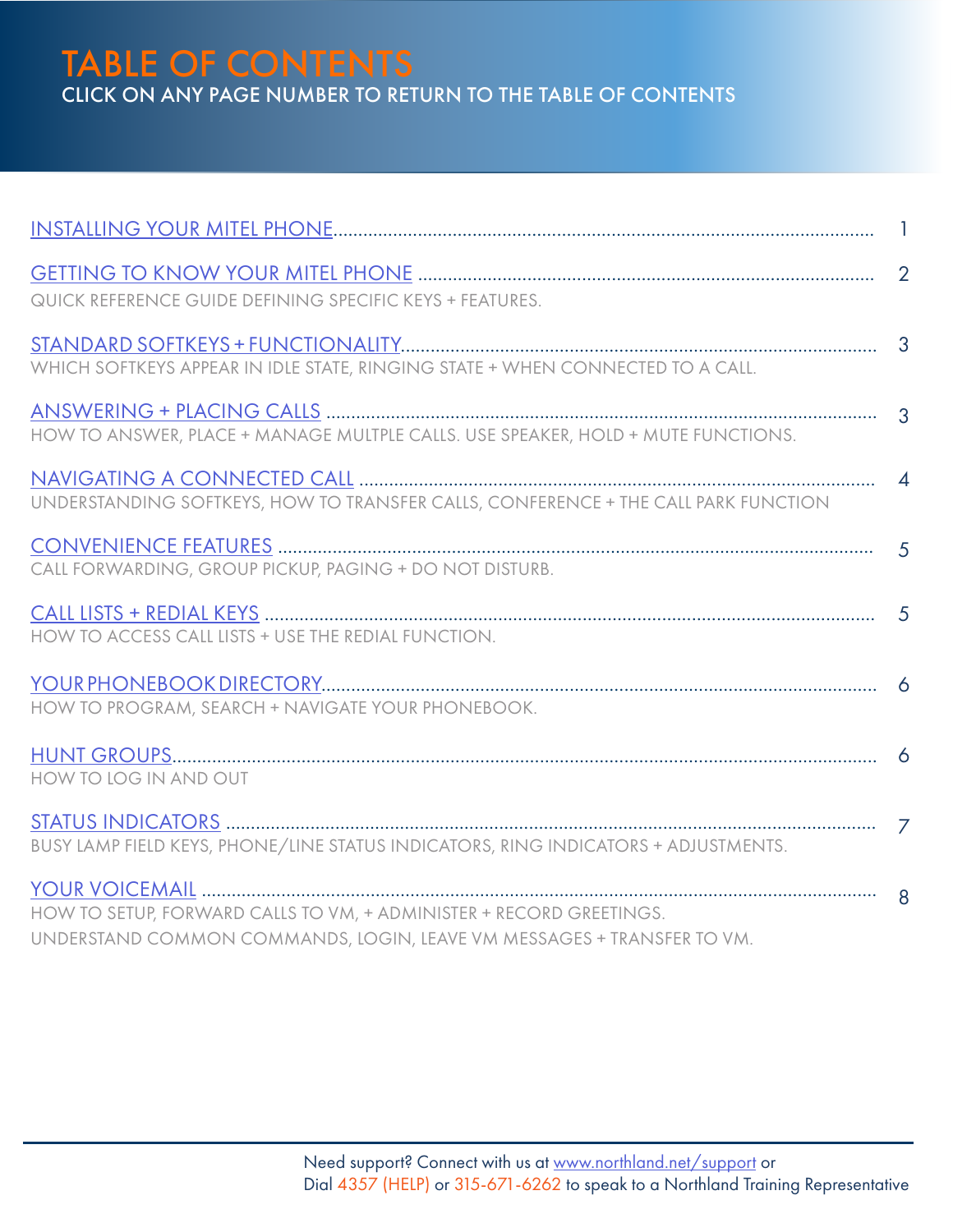### <span id="page-2-1"></span><span id="page-2-0"></span>INSTALLING YOUR MITEL 6867i PHONE

## 1

### KEY:



HEADSET: Plug your headset into this port.



COMPUTER: Plug your computer into this port if your computer is connecting

through your phone.



ETHERNET: Plug into this port to connect to your network.



HANDSET: Plug your handset into this port.



EXTERNAL POWER SUPPLY: If your network does not provide Power Over Ethernet (P.O.E.), a separate power supply will accompany your phone.

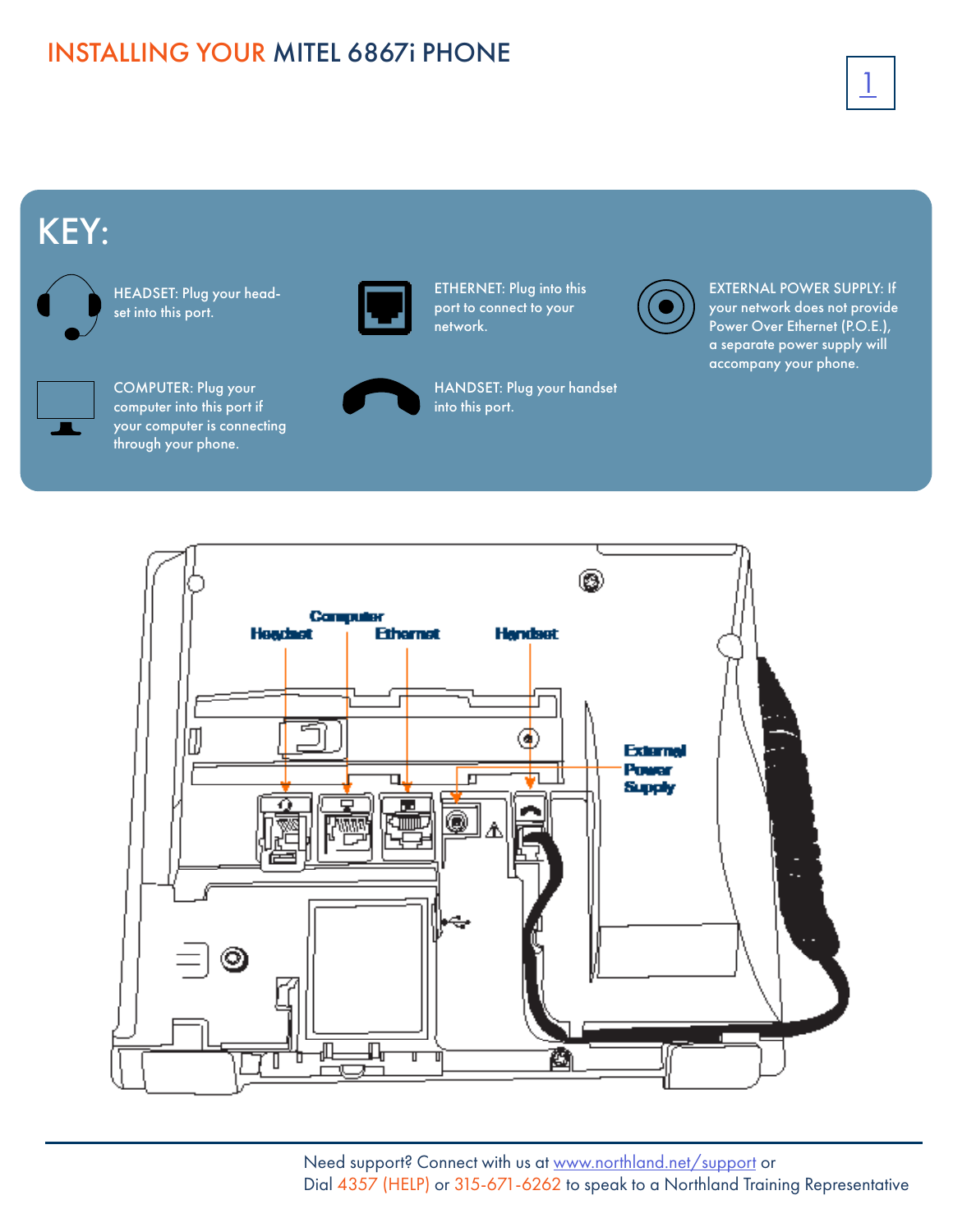### <span id="page-3-0"></span>GETTING TO KNOW YOUR MITEL 6867i SIP PHONE

- 1. HANDSET: Lift to answer or make calls.
- 2. DISPLAY: Shows call information + details on system features and line keys.
- 3. MESSAGE/RINGING INDICATOR:
- + SLOW RED FLASH: Indicates new voicemail.
- + FAST RED FLASH: Indicates ringing call.
- 4. PHONE BOOK (DIRECTORY) KEY: Brings up a corporate and a local directory
- 5. NAVIGATION KEYS: Navigates through menus and lists on the display by scrolling right and left or up and down
- + OK/CONFIRM KEY: Confirms selections
- 6. TRANSFER (XFER) KEY: Transfers an active call to another extension (you will also see a XFER Softkey when connected to a call).
- 7. CONFERENCE (CONF) KEY: Sets up "ADHOC"Conference calls
- 8. CALLS LIST KEY: Displays the call history (answered, missed + dialed calls)
- 9. REDIAL KEY: Brings up a list of the most recently dialed numbers
- 10. LINE (L1 and L2) KEYS: Used to make or receive internal and external calls/flashes when ringing + lights when in use
- 11. SPEAKER/HEADSET KEY: Toggles between handset/speaker or headset
- 12. HASH (#) KEY: Used for entering special characters
- 13. DIALPAD: Used to enter digits and characters
- 14. ASTERISK (\*) STAR KEY: Used to enter a \* or a space
- 15. VOLUME KEY: Adjusts the volume of handset/headset/speaker/ringer volume
- 16. MUTE KEY: Mutes the microphone of handset/headset/speaker (you can hear caller, they can't hear you)
- 17. OPTION (MENU) KEY: Customizes settings on your telephone (Reserved for use by System Admin).
- 18. HOLD KEY: Places an active call on an "exclusive" hold, retrieves call from held condition
- 19. END KEY: Ends an active call/returns to display when in idle state/exits without making changes in menus
- 20. SOFTKEYS + LABELS (S1-24):
- + SOFTKEY LABELS: Appear on the display to indicate features that can be activated by pressing the keys directly below
- + SOFTKEY: Appear below the Softkey labels on display + access features displayed on the label above them. These features change based on current state of the phone (idle, ringing, active call) (see [page 3](#page-4-2))
- 21. REAR OF PHONE CONNECTIONS (see [page 1](#page-2-1))
- 22. INFO KEY: Used in conjunction with the Busy Lamp Field (BLF) to access user status (see [page](#page-8-1) 7)
- 23. SPEAKER: Broadcasts conversations, sounds and ringing
- 24. LEFT/RIGHT FEATURE/LINE KEYS: Programmable keys for lines/features/busy lamp field keys
- + MORE SOFTKEYS: Will always be the right Softkey when additional Softkeys are available

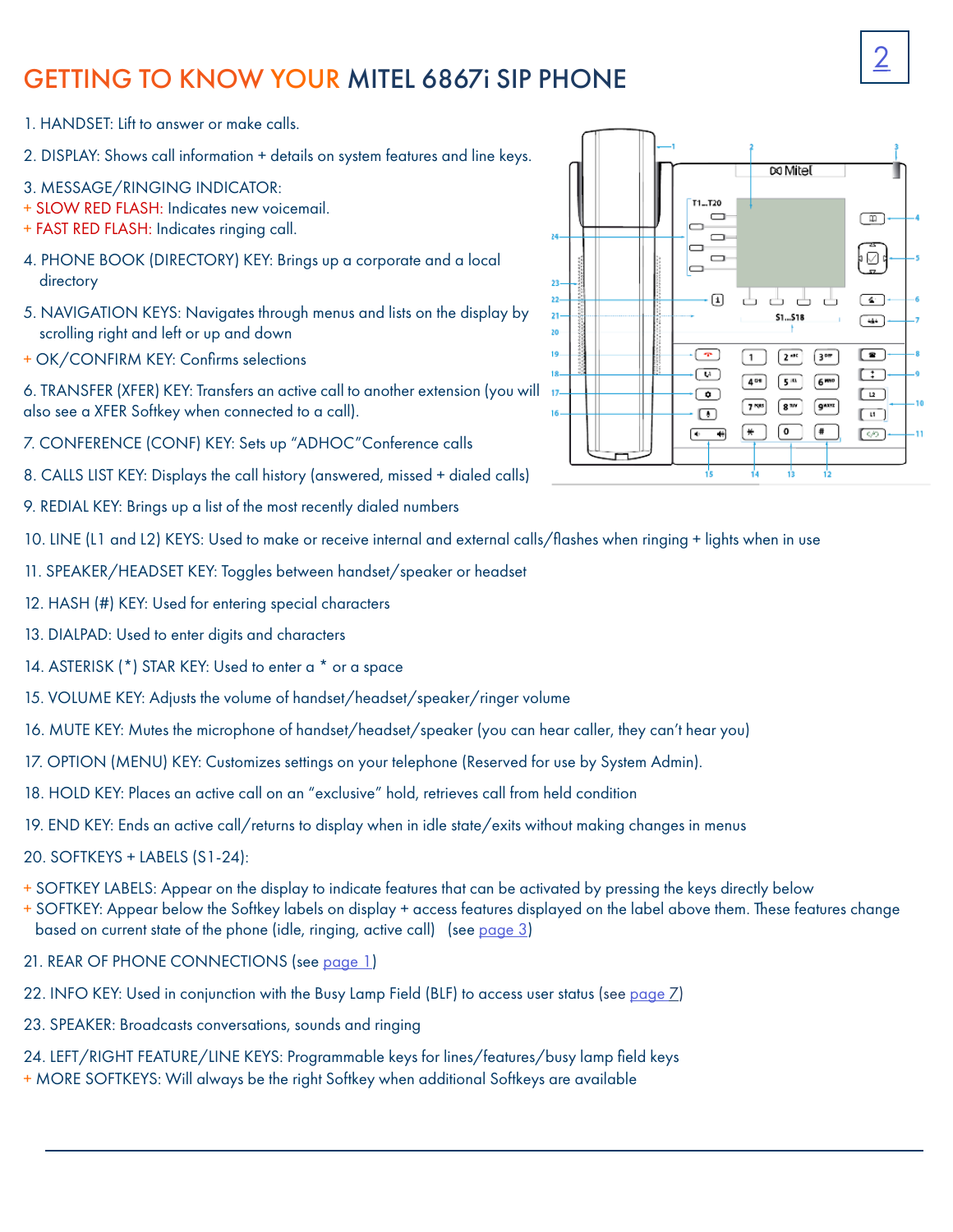### <span id="page-4-2"></span><span id="page-4-0"></span>STANDARD SOFTKEYS + FUNCTIONALITY

Softkeys appear based on the state of your call:

#### IDLE STATE

The following Softkeys appear when your phone is idle:

- + VM: Accesses your voice mail box
- + CFW ON: Forwards your extension to another extension
- + CFW OFF: Turns off call forwarding
- NOTES: The call forward on and off features dial a short code. Navigate to the right to see additional Softkeys.
- + PAGE 1: Accesses paging through the speaker of all phones
- + DND: Places your phone on DO NOT DISTURB and stops all tones and ringing to your phone

#### RINGING STATE

The following keys appear when your phone is ringing

- + ANSWER: Answers ringing call on hands free
- + IGNORE: Sends a ringing call to your voicemail
- + SILENCE: Quiets the ringer for current ringing call. Call will continue to flash until answered/goes to Voicemail

#### PLACING A CALL

The following keys appear when you are placing a call

- + DIAL: Press to dial the number entered
- + BACKSPACE: Deletes entries
- + CANCEL: Cancels number entered on the display
- + PAUSE: When predialing, allows an extension number to be entered after the telephone number

#### CONNECTED TO A CALL

The following Softkeys appear on the screen when you are connected to a call:

- + DROP: Disconnects the call in progress
- + CONFERENCE (CONF): Places current call on hold + presents dialtone to add another party to a conference
- + TRANSFER (XFER): Places current call on hold + presents dial tone to transfer the call to another extension

### <span id="page-4-1"></span>ANSWERING + PLACING CALLS

- 
- 
- 

#### PLACING A CALL: ANSWERING A CALL:

+ Internal: Enter EXTENSION number TO ANSWER AN INCOMING CALL: Phone rings, indicator flashes

- + External: Enter 1 and the 10-digit number  $+$  Lift Handset or press SPEAKER Key or press ANSWER Softkey
- + Lift Handset or press DIAL Softkey + TO QUIET A RINGING CALL: Press SILENCE Softkey
	- + TO SEND RINGING CALL TO VOICEMAIL: Press IGNORE Softkey

- PLACING AN INTERCOM CALL: + Press INTERCOM Key
- + Enter Extension Number and Press DIAL Softkey
- + Party will hear warning tone and speaker is open to speak or announce
- + Party you intercom to will have their microphone automatically muted (they must unmute to speak)
- + If Party is on another call, phone will ring

#### MANAGING MULTIPLE CALLS:

- + TO PLACE A SECOND CALL: Press available Line Key, first call automatically holds, enter number
- + TO ANSWER SECOND CALL: Hear Call Waiting Tone + Line Key Flashes
	- Press Line Key of new call (first call automatically holds)

 $\overline{24}$ 23  $\overline{22}$  $\overline{21}$ 20 18  $17$ 

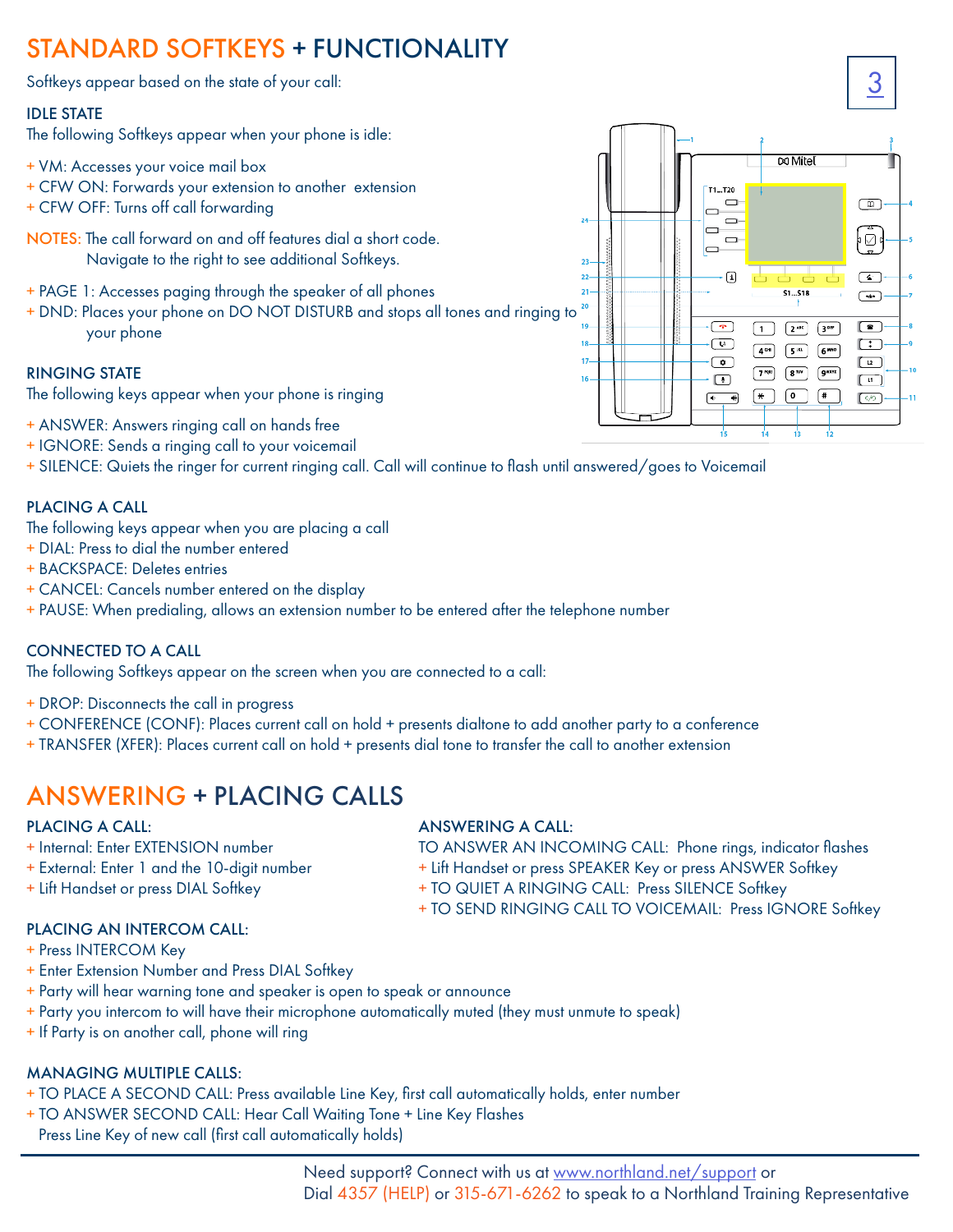### <span id="page-5-0"></span>NAVIGATING A CONNECTED CALL

#### SPEAKER:

- + TO SWITCH TO SPEAKER FROM HEADSET/HANDSET: Press SPEAKER Key, replace handset in cradle
- + TO RESUME PRIVACY: Lift Handset or Press HEADSET Key
- + TO END SPEAKERPHONE CALL: Press DROP Softkey

MUTE: Turns off your Microphone (Speaker, Handset + Headset) to allow you to speak privately. Caller cannot overhear office/background noise or conversations

- + TO USE: Press MUTE Key, Key flashes, speak privately
- + TO RESUME CONVERSATION: Press MUTE Key again to unmute

HOLD: This is an exclusive hold to your telephone. No one else can retrieve it.

- + TO HOLD A CALL: Press HOLD Key or Line Key, indicator will flash
- + TO RETURN TO CALLER: Press Flashing Line Key or Press HOLD Key again SPEAKER: Press to make or answer any call without lifting the Handset

TRANSFER: Allows you to connect your call to someone else (with call on line)

Announced: Press XFER Softkey, call automatically held

Enter Number and press DIAL Softkey

Wait for party to answer, speak privately

- + COMPLETE TRANSFER: Press XFER Softkey, call is connected, hang up
- + TO RETURN TO HELD CALL: Press CANCEL Softkey, disconnects you from party, reconnects you to caller
- + TO DROP A CALLED PARTY: Press DROP Key, disconnects you from called party, caller stays on hold

Blind Transfer: Press XFER Softkey, call automatically held Enter EXTENSION Number and press XFER Softkey again

TRANSFER TO VOICEMAIL: Sends a caller directly to voicemail without ringing the phone

- + Press XFER Softkey, call automatically held
- + Press \*99 and enter EXTENSION Number
- + Press XFER Softkey immediately

ADHOC CONFERENCE: Allows you to do a three-way call (with call on line)

- + Press CONF Softkey, first call automatically holds, listen for dial tone
- + Enter Second Number (internal or external) and press DIAL Softkey

IMPORTANT: Wait for answer and announce conference.

- + Press CONF Softkey again, all parties are connected
- + TO DROP YOURSELF FROM THE CONFERENCE: Press LEAVE Softkey or hang up
- + TO MUTE YOURSELF: Press MUTE fixed key
- + TO RETURN TO ORIGINAL CALL: Press CANCEL Softkey or Line Key of the held line (fast green flash)

CALL PARK: Allows you to place a call on hold in the system and assign it to a Call Park Slot also referred to as an Orbit Code. The call can be retrieved from any telephone in the system by pressing associated Call Park Slot Key.

- + TO PARK: With caller on line, press available Park Key, Park Key will light yellow, advise person of Call Park Number (101, 102 or 103)
- + TO RETRIEVE: Lift Handset or Press SPEAKER Key, press Applicable Park Key (101, 102 or 103) You are now connected to call.

NOTE: If parked call is not retrieved within a preprogrammed number of seconds, call will "Callback" to the phone it was parked from.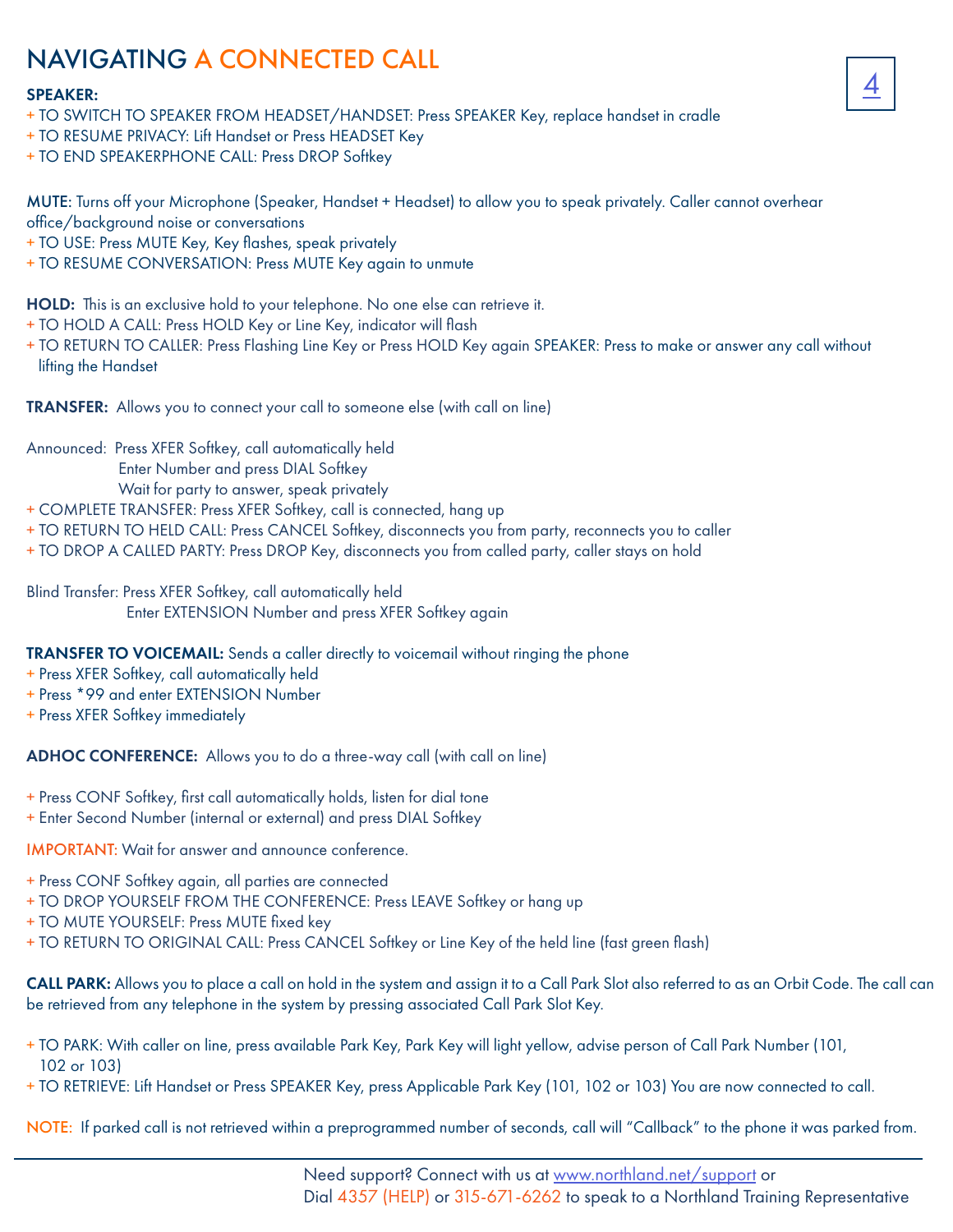### <span id="page-6-0"></span>CONVENIENCE FEATURES

PAGING: Accesses telephone speakers to make an announcement + TO USE: Lift Handset, press PAGE Key wait for tone, make announcement, press DROP Key, hang up

CALL FORWARD: Programs your phone to ring at another Extension

- + TO PROGRAM: Press CFW ON Softkey (\*72 is dialed by system and is shown on the display) Enter EXTENSION Number of the phone that you want calls forwarded to
	- Press DIAL Softkey to call the extension you wish to forward. Advise person of call forward.

+ TO CANCEL: Press CFW OFF Softkey

GROUP PICK UP: Allows you to pick up another phone you hear ringing in your group (you must be programmed in a group by a System Administrator)

+ TO USE: Hear another phone ringing in your pre-programmed group Press PICK UP Key or \*11 to connect a call

DIRECTED PICK UP: Allows you to pick up a "specific" extension you hear ringing

+ TO USE: Hear another phone ringing that is not in your preprogrammed group Press DIRECTED PICK UP Key or \*12 Enter EXTENSION number you wish to pick up

DO NOT DISTURB: Stops ALL tones, ringing and lets you work undisturbed. You may need to scroll to see DND Softkey.

- + TO PROGRAM: Press DND Softkey, light in upper right corner. Lights red. Red line appears above DND.
- + TO CANCEL: Press DND Softkey, light goes out, red line disappears

NOTE: Incoming callers either hear busy tone or are transferred to your voice mail.

### <span id="page-6-1"></span>CALL LISTS + REDIAL KEYS

#### CALLS LIST/REDIAL KEYS: Accesses a list of your recent calls

Both the CALLS LIST and REDIAL KEYS will display a list of your recent incoming missed, incoming, answered and outgoing calls (press either key).

The CALLS LIST will default to your dialed calls when pressed unless you have new missed calls. When you have new missed calls, a missed call indicator will appear along with the number of new missed calls. Pressing the CALLS LIST Key will take you to the Missed Call List.

Use the UP/DOWN Arrow Keys to scroll through missed, answered + outgoing calls Use the RIGHT Arrow Key to scroll to the list of numbers

+ TO DIAL: Highlight the telephone number you wish to call

- Press the DIAL Softkey OR Lift your handset
- + TO CLEAR ALL ENTRIES: Press DELETE Softkey twice

NOTE: The screen will tell you the number of missed calls in the lower right and the missed call indication will appear in upper right hand portion of the display showing the number of missed calls.

REDIAL: Displays the last 10 numbers dialed, redials the last number dialed, + uses the outgoing call records stored in the call log

+ TO USE: Press REDIAL CALLS Key, display shows recent dialed calls Press right arrow key to scroll to CALLS Column Press UP/DOWN Arrow keys to highlight number you wish to dial Press DIAL Softkey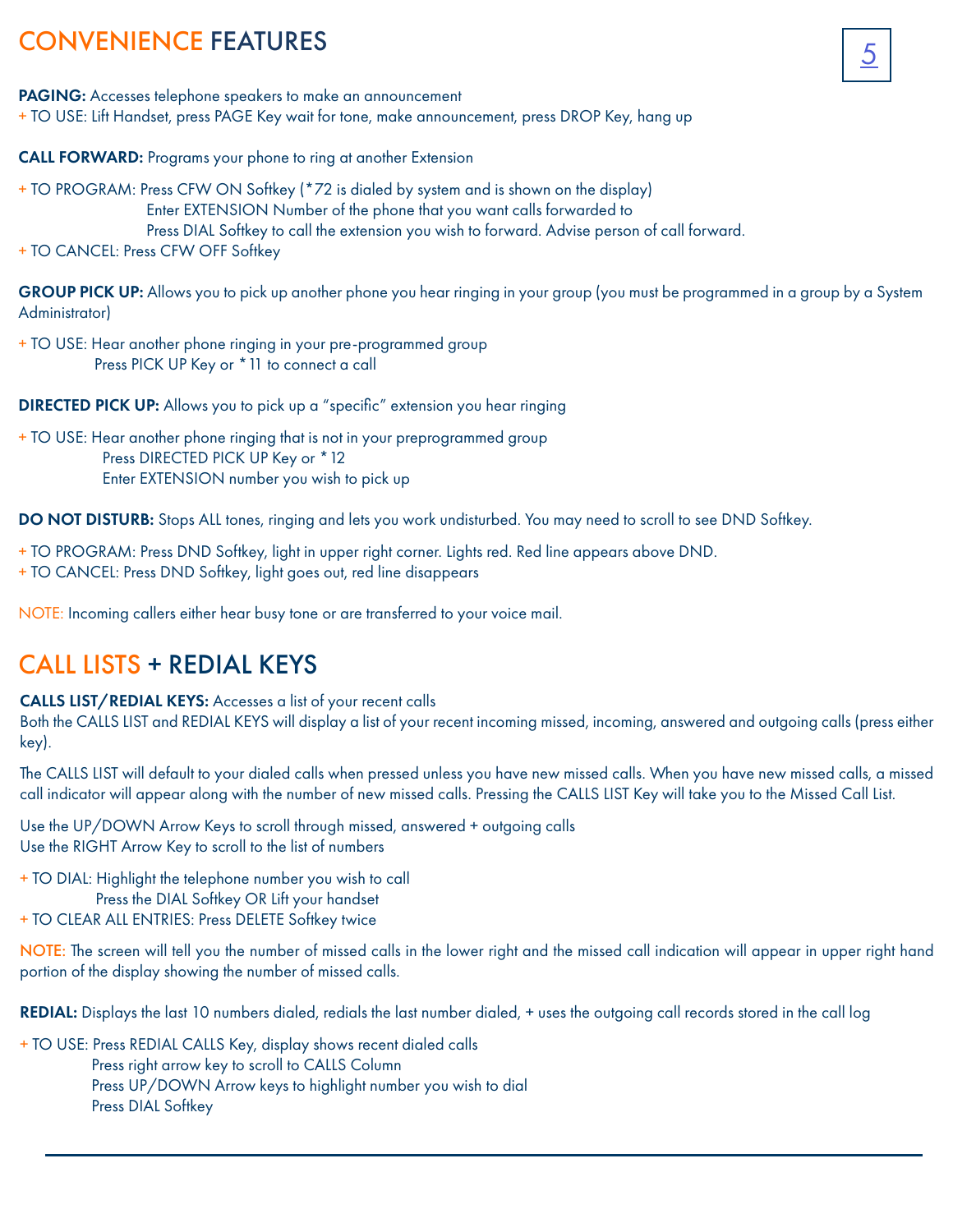### <span id="page-7-0"></span>GETTING TO KNOW YOUR PHONEBOOK DIRECTORY



PHONE BOOK: There are two types of directories included in the PHONE BOOK (DIRECTORY) Key LOCAL: Numbers that you can program into your telephone CORPORATE: Entries stored by the system administrator to be used by all users, including internal extensions

+ TO PROGRAM: Press PHONE BOOK (DIRECTORY) Key Press the More Softkey Press the ADD NEW Softkey

There are several fields you can fill in use dialpad to fill in fields: IDENTITY (Name) NUMBERS (Business/Home/Mobile/Fax) WORK ADDRESS HOME ADDRESS EMAIL

When entering letters, you must hit the number the appropriate number of times for each letter (hit 7 four times for "S") Press SAVE Softkey

+ TO SEARCH: Press PHONE BOOK (DIRECTORY) Key

 Press Scroll Softkey Press Search Softkey Begin spelling name using dialpad Press Search Softkey again

### <span id="page-7-1"></span>HUNT GROUPS

When you are a member of a group (Hunt group or iACD), your account phone is programmed to ring when a choice is made from an automated attendant or when the hunt group number is dialed. You may be required to log in to the hunt group to receive calls. You can log in to a group from any device that your account phone number is active on, or from CommPortal. See the CommPortal User Guide.

If you are a member of more than one group, you will need to know the group number in order to log in and out of the individual groups. If you do not know your group numbers, you can obtain this information from the System Administrator.

- + To log in: Dial \*44, enter the group number and press #. If you are a member of multiple Hunt Groups you will need to log in to each group individually.
- + To log out: Dial \*44. If you are a logged in to multiple Hunt Groups, the system announces how many groups you are logged into and will prompt you to press 0# to log out of all hunt groups, or to enter the hunt group number followed by # to log out of an individual hunt group.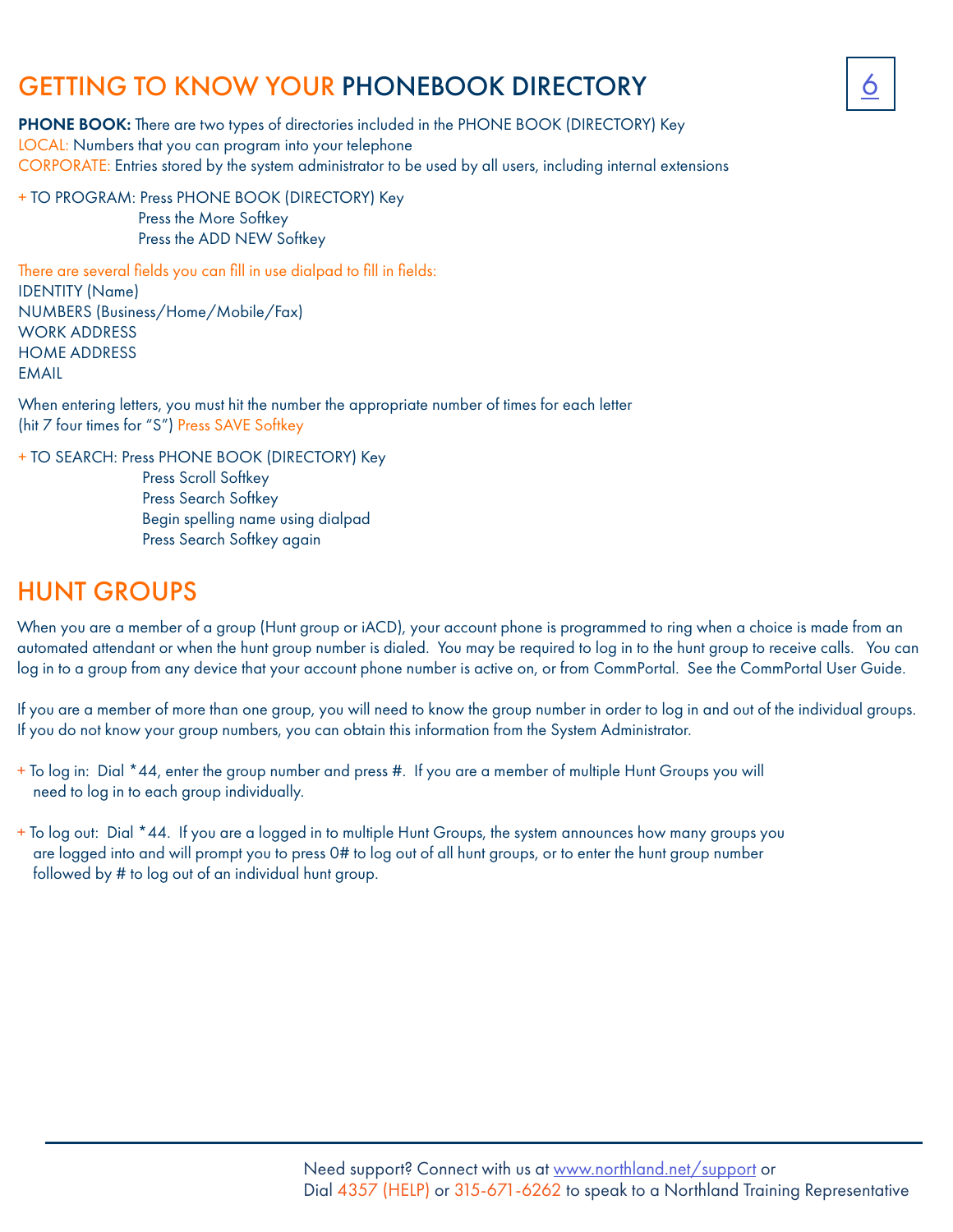### <span id="page-8-1"></span><span id="page-8-0"></span>STATUS INDICATORS

### BUSY LAMP FIELD KEYS

If your Mitel 6867i SIP Phone is equipped with a Busy Lamp Field (BLF) the following indicators appear when keys are programmed with internal users (see System Administrator for programming).

Solid Green Light Party is available Solid Red Light Party is on Do Not Disturb Flashing Red Light Phone is ringing



### PHONE/LINE STATUS INDICATORS

The symbols to the left appear on the Status Line in the upper right hand corner of the display.

Status messages appear in the lower right hand corner.

### RINGS AND INDICATORS

Your telephone rings differently for different types of calls.

EXTERNAL: Two short rings repeated (a new external call or a transferred external call)

INTERNAL: Single ring repeated

### ADJUST RING VOLUME

You can adjust the volume while phone is ringing or idle. Leave handset in place Press the PLUS/MINUS VOLUME CONTROL Key to adjust the volume when your phone is idle.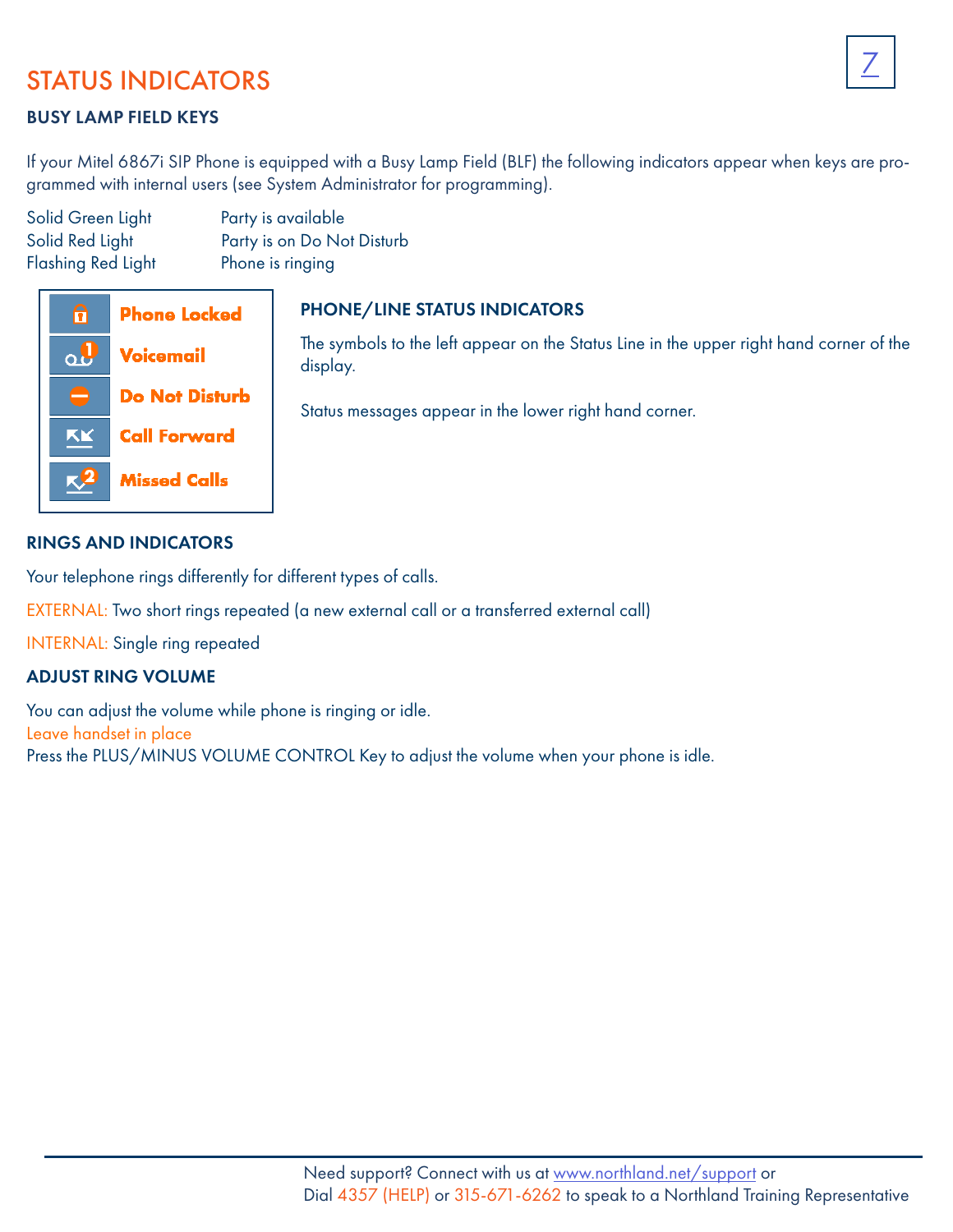### <span id="page-9-1"></span><span id="page-9-0"></span>8 YOUR VOICEMAIL

VOICEMAIL: The voicemail system is voice prompted with easy to follow instructions and commands

#### FIRST TIME VOICEMAIL SET UP

+ Press the VM (Voicemail) Softkey

+ Follow the audio instructions to create a password, record your name + record your personal greeting. NOTE: The above steps can also be completed in CommPortal. This is an important part of identifying you in the system.

There are multiple greeting types available for you to choose from:

- + PERSONAL GREETING: Plays to everyone that calls you
- + EXTENDED ABSENCE: Plays when you will be away from your office or phone for meetings/vacation, etc. You can turn off message acceptance when using the extended absence greeting System will remind you extended absence greeting is playing
- + SYSTEM GENERATED: A synthesized greeting that's set up to include your phone number or recorded name
- + BUSY: Plays when you have active calls on all available lines
- + OUT OF HOURS: Can be set to play outside of your normal business hours, weekends and holidays
- + FORWARDED TO VM: Plays when you have your phone set to forward to voicemail

NOTES: Through the Self Service CommPortal, you are able to:

- + Use a wizard to set up your voicemail for the first time
- + Record and change greetings
- + Choose your voicemail to email options
- + Change your login for voicemail so you're not required to enter your mailbox and pin each time you press the VM Softkey
- + Change other voicemail and telephone settings

#### LOG IN TO VOICEMAIL

Log in to voicemail from any account phone or external phone to listen to message, work with personal greeting and other voicemail settings.

#### From any internal extension:

- + Press the VM Softkey
- + Enter your 10-digit telephone number and press the # Key
- + Enter your pin and press the # Key

NOTE: Through CommPortal, you can change your settings so pressing the VM Softkey automatically logs you in at your own extension without requiring you to enter your password.

#### From any external telephone:

- + Dial: 315-671-0031
- + Enter your 10 digit telephone number and press the # key
- + Enter your pin and press the # key